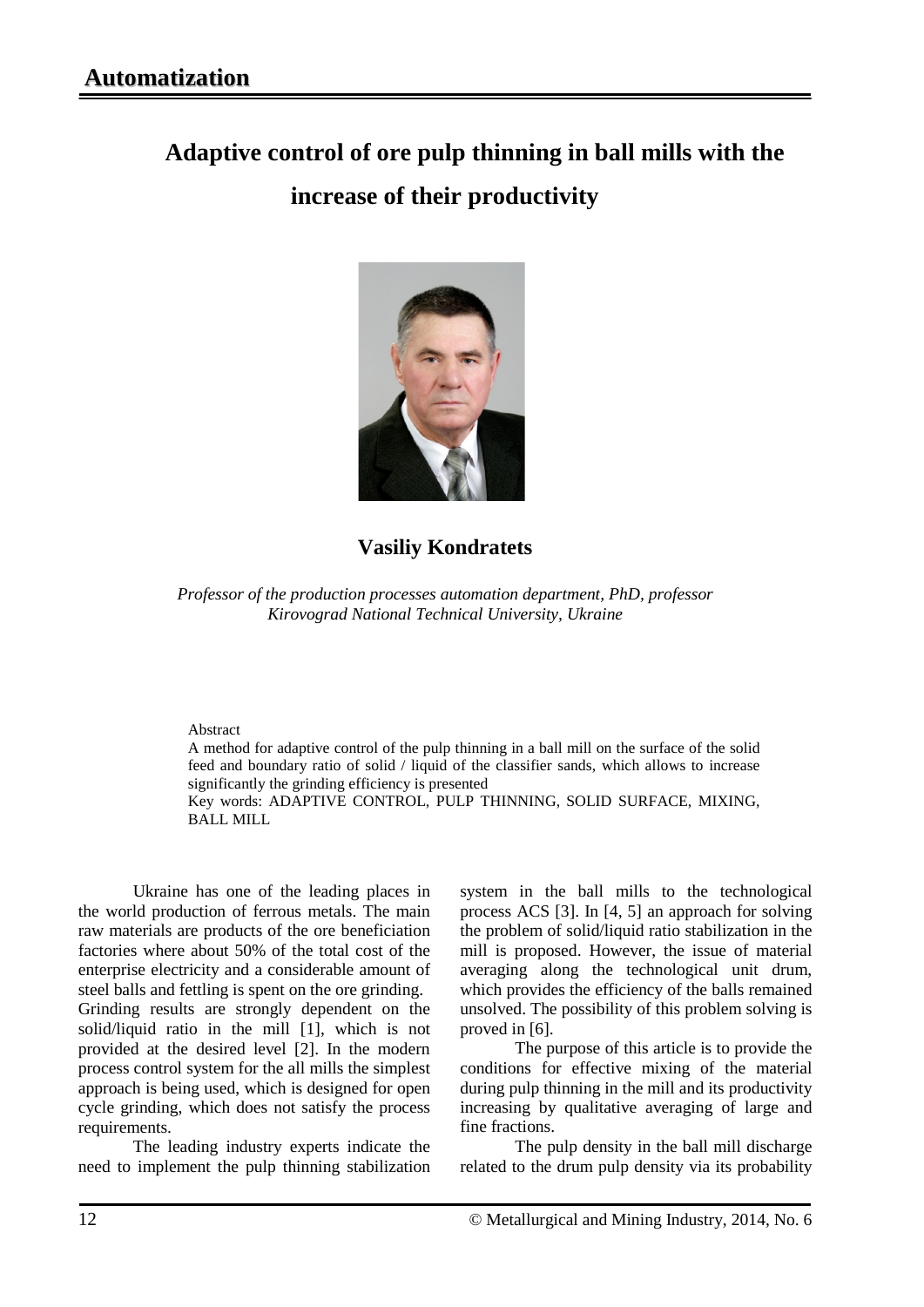factor  $R_P$  [8], which is in the range of 0 ... 1. The theoretical value of  $R_P = 0$  corresponds to a complete separation of the pulp solid and liquid phases as well  $R_p = 1$  – to the ideal mixing. If the residence time of the solid corresponds to a residence time of the liquid in the drum, then the ball mill serves as the effective mixer [9]. A. Linch in [10] claims that grinding aggregate may be viewed as the aggregate consisting of a number of cross-sections, and each including the same amount of material. Then, the first section of the ball mill can be presented in accordance with [8]

$$
R_{II} = \frac{Q_{T1} \cdot T_{T1} + Q_{B1} \cdot T_{B1}}{(Q_{T1} + Q_{B1})T_{T1}},
$$
\n(1)

where  $Q_{Tl}$ ,  $Q_{BI}$  – are the volumetric flow rate of the solid and water, which are fed in and out from the first portion of the ball mill drum, respectively;

 $T_{TI}$ ,  $T_{BI}$  – residence time of the solid phase and water in the first section of the drum, respectively.

The solid phase residence time in the drum first section and its length is determined by the speed of the pulp flow. The pulp liquid phase residence time in the drum first section can vary within wide limits. The water with a high flow rate is fed to a single point of the drum first section and is stored therein. Such water (not coupled with a solid) is easily passes by gravity to the neighboring drum section, thereby significantly reducing the liquid phase residence time in the first section. The value changes of  $R<sub>P</sub>$  from the water residence time in the mill drum first section are given in Table 1 below.

**Table 1.** The values of  $R<sub>P</sub>$  probability coefficient when changing the pulp liquid phase residence time in the mill drum first section

| The value of                  | The residence time of water in the drum mill first section, sec |       |       |       |       |       |       |       |         |
|-------------------------------|-----------------------------------------------------------------|-------|-------|-------|-------|-------|-------|-------|---------|
| the<br>circulating<br>load, % | 72                                                              | 108   | 144   | 180   | 216   | 252   | 288   | 324   | 360     |
| 50                            | 0.674                                                           | 0.715 | 0.756 | 0.796 | 0.837 | 0.878 | 0.919 | 0.960 | 1.0     |
|                               |                                                                 |       |       |       |       |       |       |       |         |
| 100                           | 0.700                                                           | 0.738 | 0.775 | 0.812 | 0.850 | 0.888 | 0.925 | 0.962 | 1.0     |
| 150                           | 0.716                                                           | 0.751 | 0.787 | 0.822 | 0.870 | 0.893 | 0.928 | 0.964 | $1.0\,$ |

The original ore can retain significant amounts of water at preliminary wetting. The classifier sands may also retain the significant amount of additional water during their limit value thinning. The remaining water should be fed into the mill central part by sprinkling. Such streams are effectively averaged by connecting on the mill inlet, since the liquid sands pass the wetted ore pieces easily as well the sprinkled water facilitates the process.

Thus, on the mill inlet the  $R<sub>P</sub>$  directly takes the value close to unity and occurs specific material averaging, which can be improved by feeding of the additional balls at short intervals, for example, about 20 minutes after a certain ore amount processing.

The calculations show that for the processed  $55,3 \ 10^3$  kg, 6 ore balls with a diameter of 90 mm, 8 balls with a diameter of  $75$  mm,  $11$ of 65 mm and 19 – of 50 mm should be loaded into the mill [11]. These additional balls improve the pulp mixing, being in the first drum section (significant time in its inner region). Since balls segregation along the drum and its radius is slow, the additional grinding bodies are in the area of the first drum section length almost until the next loading of the same batch.

The effectiveness of the balls in the mill increases greatly immediately and is improved as far as material moving to discharge

At the same time, the mill productivity is significantly increases both by including 1/4 ... 1/3 of the drum length, and by the grinding improve on drum remain part and by the technological aggregate productivity increasing under the conditions of constant weight restoration of worn grinding media.

The material flows preparation adaptive control is advisable to carry out on the basis of developed means of solid / liquid ratio providing in a ball mill. It is made by the research outlined in the works about the automatic control stochastic system of the pulp thinning, increasing its accuracy [12], its dynamics [13] and the controlled variable identification block [14].

The control action at the inlet of the ball mill – water flow rate should be divided into three streams: to sands, to the loaded ore surface and directly into the mill with sprinkling in the central part. It is necessary to dilute the sands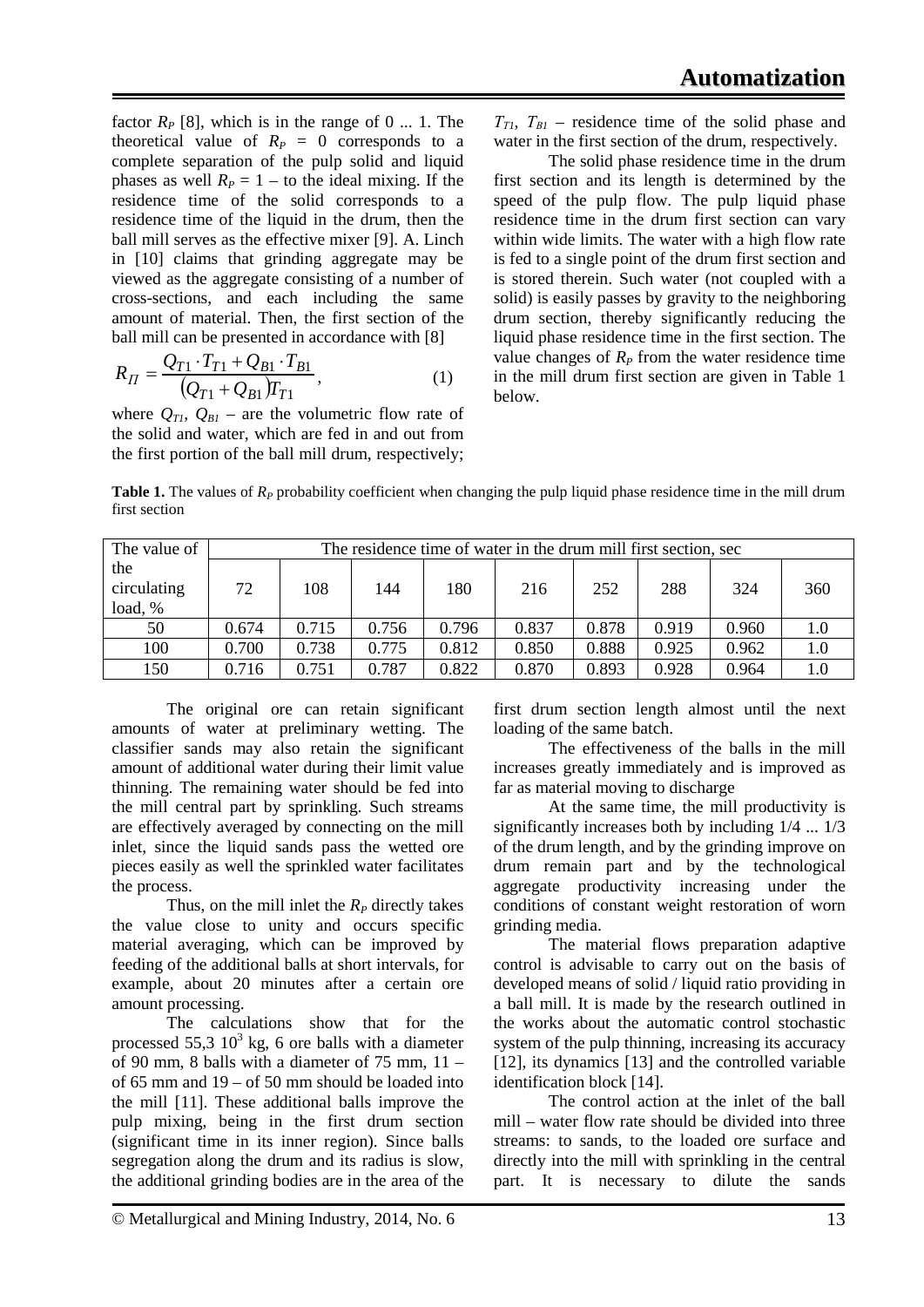automatically until the possible boundary value of solid / liquid ratio in the function of their consumption.

The water should be supplied on the incoming ore in its surface consumption function. Research has established that the solid surface consumption in the ball mill is equal to

$$
S_T(t) = \frac{6}{\delta_P g L} \cdot \frac{F(t) \cdot v(t)}{d_C},\tag{2}
$$

where  $F(t)$  – is the linear load on the conveyor belt;  $v(t)$  – is the ore velocity;  $d_c$  – is the average ore particle size in the bulk material flow;  $\delta_p$  –is the ore density;  $g -$  is the free fall acceleration;  $L -$ is the conveyor scales base distance.

To implement (3) it is necessary to take into account  $F(t)$ ,  $v(t)$ ,  $d_C$ . The indicators  $F(t)$  and *υ(t)* are measured during the ore flow rate determining. The average particle size should be measured. This could be done on the basis of research results which outlined in [15-18, 19].

## **Conclusions**

Thus, this study shows that by the adaptive control of:

- the water flow rate to the ball mill in the ore surface function;
- the water flow rate in the boundary dilution function of the classifier sands and
- the residue water sprinkling to the technological unit central part under its flow rate, defined by the solid/liquid ratio system in it,

it is possible increase greatly the grinding efficiency, reduce the consumption of power, balls, fettling and useful product losses.

## **References**

- 1. Malyarov P. *Osnovy intensifikatsii protsessov rudopodgotovki* [Bases of intensification ore benefication processes]. Rostov-on-Don: Rostizdat, 2004.
- 2. Morozov V., Topchayev V., Ulitenko K. *Razrabotka i primeneniye avtomatizirovannykh sistem upravleniya protsessami obogashcheniya poleznykh iskopayemykh* [Development and application of ACS of treatment process of mineral products]. Moscow, Ruda i metally, 2013.
- 3. Ivanov A., Kuvayev V., Kuvayev YA. (2010). Promising direction of automation and ore grinding and reduction process, *Mining Journal*, No 11 p.p.74-76.
- 4. Kondratets V. (2013). Obespecheniye identifikatsii sootnosheniya ruda/voda v melnitsakh s tsirkuliruyushchey nagruzkoy

[Securing of identification of correlation ore/water in the mills with circulating load], *Vestnik IrGTU*, No11 p.p. 95-102.

- 5. Kondratets V., Serbul O. (2013). Obgruntuvannya sistemi kompyuternoi ídentifíkatsii ta regulyuvannya rozridzhennya pulpi u kulovikh mlinakh z tsirkulyuyuchim navantazhennyam [Grounding of computer systems identification and regulation of pulp dilution in the ball mils with circulating load], *Visnuk of Kryvyi Rih National Universuty*, No 34, p.p.45-50.
- 6. Kondratets V., Karchevska M. Modelyuvannya rozpodílu krupnogo z metoyu identifikatsii zavantazhennya kulovikh mliniv, Proceedings of the International Scientific Conference [Intellectual systems for decision making and problems of computational intelligence (ISDMCI'2014)] Yevpatoriya, Ukraine, March 18-22, 2009, Vol 1, Kherson: KHNTU, 2009, p.p.68-70.
- 7. Kondratets V., Serbul O., Matsuy A. *Avtomatizatsiya protsesiv keruvannya rozridzhennyam pulpu pri podribnenni rudu barabannumu mlunamu*  [Automatization of control process of pulp dilution during ore crushing by barrel mill], Kirovograd, KOD, 2013.
- 8. Prokofev E., Trop A., Arshynskyy V. (1968). Uproshchennaya model protsessa mokroho yzmelchenyya v melnytsakh napravlennoho deystvyya, Voprosy avtomatycheskoho upravlenyya protsessamy obohashchenyya [Simplified model of wet crushing process in the directed action mills. Questions of automatic control of concentration process], *works of Vakhrushev Sverdlovsk mining university,* No 52, p.p. 21-28.
- 9. Kellsall D. (1965). Study of breakage in a small countinuons opencircult wet ball mill. *Canad Mining J*, No10, p.p. 25-29.
- 10. Lynch A. *Mineral crushing and grinding circuits*. Amsterdam, Oxford, New York: Elsevier scientific publishing company, 1977
- 11. Kondratets V., Reva O., Karchevska M. (2008). Teoretychne doslidzhennya ustalenykh i perekhidnykh rezhymiv roboty kul ta futerivky v mlynakh. [Theoretical investigation of longstanding and transient conditions of balls